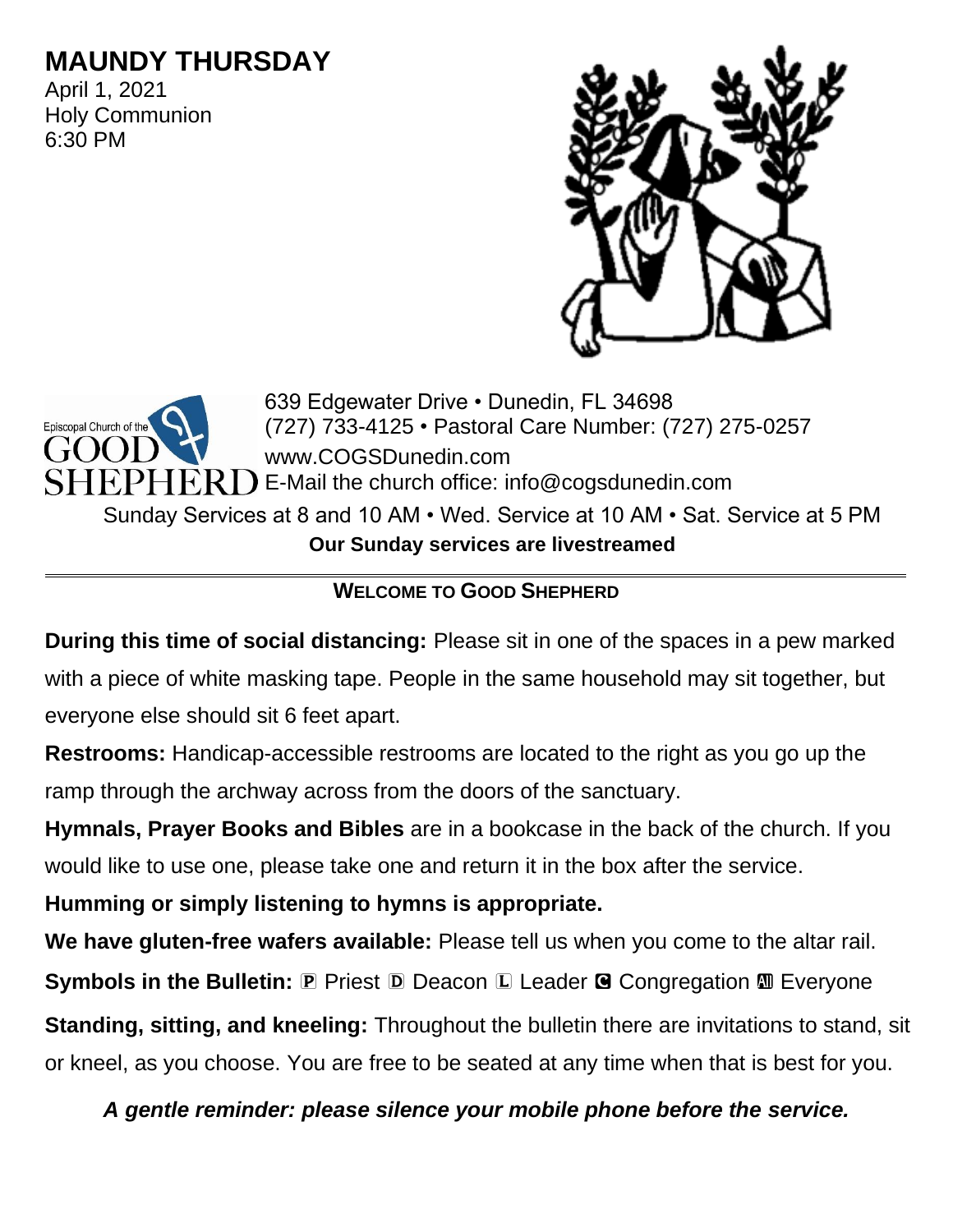### **GATHERING FOR WORSHIP**

#### **WELCOME AND ANNOUNCEMENTS**

*[Please be seated.]*

#### **ACCLAMATION**

*[Please stand.]*

#### **THE COLLECT OF THE DAY**

- P The Lord be with you.
- C **And also with you.**
- P Let us pray… … Almighty Father, whose dear Son, on the night before he suffered, instituted the Sacrament of his Body and Blood: Mercifully grant that we may receive it thankfully in remembrance of Jesus Christ our Lord, who in these holy mysteries gives us a pledge of eternal life; and who now lives and reigns with you and the Holy Spirit, one God, for ever and ever.
- C **Amen.**

# **WORD OF GOD**

**The Readings:** Exodus 12:1-14, Psalm 116:1, 10-17, 1 Corinthians 11:23-26, John 13:1-7, 31b-35 *[Please be seated.]*

# **The First Reading**

L *The First Reading is taken from Exodus, Chapter 12…*

The Lord said to Moses and Aaron in the land of Egypt: This month shall mark for you the beginning of months; it shall be the first month of the year for you. Tell the whole congregation of Israel that on the tenth of this month they are to take a lamb for each family, a lamb for each household. If a household is too small for a whole lamb, it shall join its closest neighbor in obtaining one; the lamb shall be divided in proportion to the number of people who eat of it. Your lamb shall be without blemish, a year-old male; you may take it from the sheep or from the goats. You shall keep it until the fourteenth day of this month; then the whole assembled congregation of Israel shall slaughter it at twilight. They shall take some of the blood and put it on the two doorposts and the lintel of the houses in which they eat it. They shall eat the lamb that same night; they shall eat it roasted over the fire with unleavened bread and bitter herbs. Do not eat any of it raw or boiled in water, but roasted over the fire, with its head, legs, and inner organs. You shall let none of it remain until the morning; anything that remains until the morning you shall burn. This is how you shall eat it: your loins girded, your sandals on your feet, and your staff in your hand; and you shall eat it hurriedly. It is the passover of the Lord. For I will pass through the land of Egypt that night, and I will strike down every firstborn in the land of Egypt, both human beings and animals; on all the gods of Egypt I will execute judgments: I am the Lord. The blood shall be a sign for you on the houses where you live: when I see the blood, I will pass over you, and no plague shall destroy you when I strike the land of Egypt. This day shall be a day of remembrance for you. You shall celebrate it as a festival to the Lord; throughout your generations you shall observe it as a perpetual ordinance.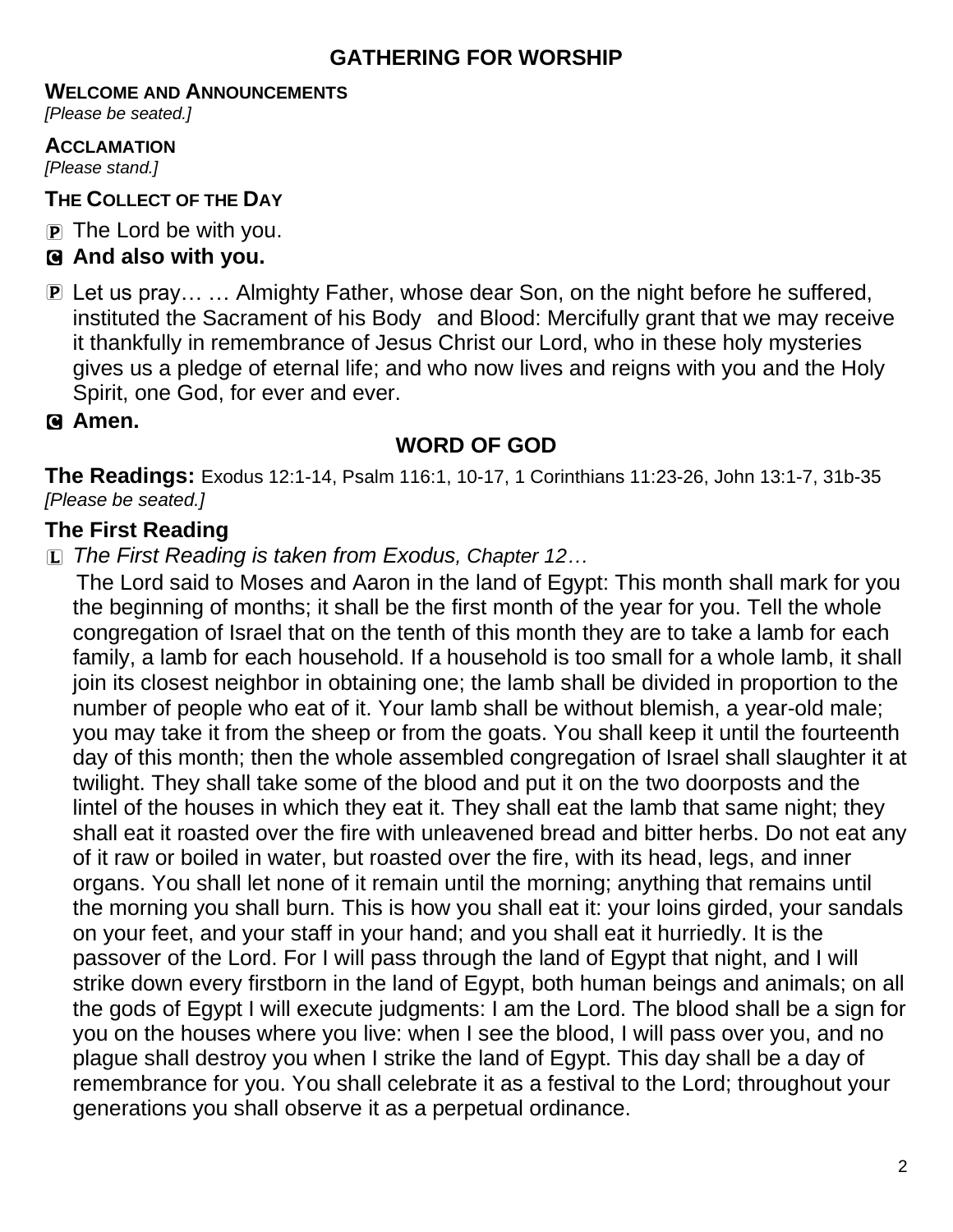# L The Word of the Lord

### C **Thanks be to God.**

### **The Psalm**

*[said responsively]*

- L I love the Lord, because he has heard the voice of my supplication, because he has inclined his ear to me whenever I called upon him.
- C **How shall I repay the Lord \* for all the good things he has done for me?**
- L I will lift up the cup of salvation and call upon the Name of the Lord.
- C **I will fulfill my vows to the Lord in the presence of all his people.**

L Precious in the sight of the Lord is the death of his servants.

C **O Lord, I am your servant; I am your servant and the child of your handmaid; you have freed me from my bonds.**

L I will offer you the sacrifice of thanksgiving and call upon the Name of the Lord. C **I will fulfill my vows to the Lord in the presence of all his people,**

- L In the courts of the Lord's house, \*
- C **in the midst of you, O Jerusalem.**

# **The Second Reading**

L *The Second Reading is taken from 1 Corinthians, Chapter 11…*

I received from the Lord what I also handed on to you, that the Lord Jesus on the night when he was betrayed took a loaf of bread, and when he had given thanks, he broke it and said, "This is my body that is for you. Do this in remembrance of me." In the same way he took the cup also, after supper, saying, "This cup is the new covenant in my blood. Do this, as often as you drink it, in remembrance of me." For as often as you eat this bread and drink the cup, you proclaim the Lord's death until he comes.

- L The Word of the Lord.
- C **Thanks be to God.**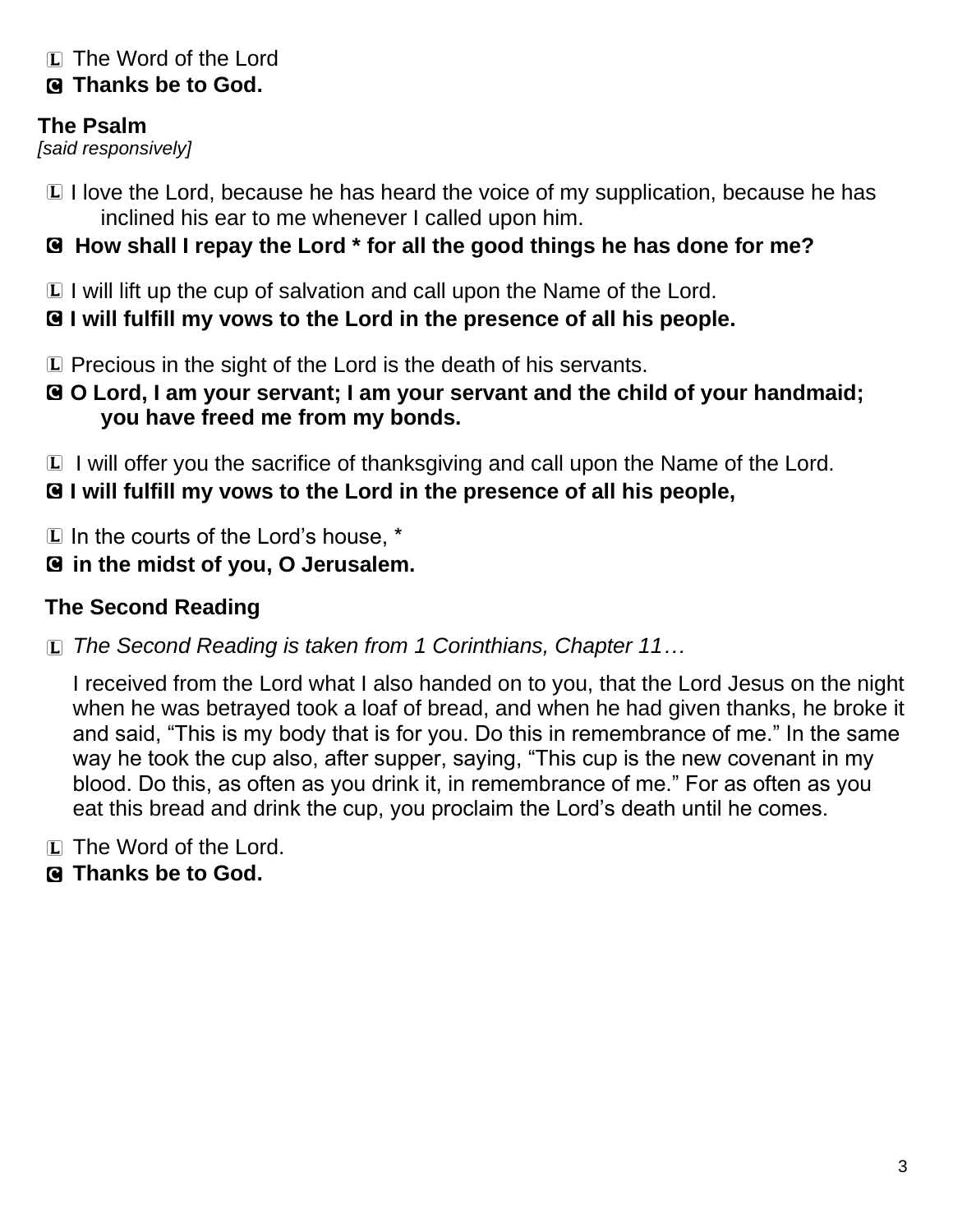# **The Gospel**

- D The Holy Gospel of our Lord Jesus Christ according to John.
- C **Glory to you, Lord Christ.**
- D Now before the festival of the Passover, Jesus knew that his hour had come to depart from this world and go to the Father. Having loved his own who were in the world, he loved them to the end. The devil had already put it into the heart of Judas son of Simon Iscariot to betray him. And during supper Jesus, knowing that the Father had given all things into his hands, and that he had come from God and was going to God, got up from the table, took off his outer robe, and tied a towel around himself. Then he poured water into a basin and began to wash the disciples' feet and to wipe them with the towel that was tied around him. He came to Simon Peter, who said to him, "Lord, are you going to wash my feet?" Jesus answered, "You do not know what I am doing, but later you will understand." Peter said to him, "You will never wash my feet." Jesus answered, "Unless I wash you, you have no share with me." Simon Peter said to him, "Lord, not my feet only but also my hands and my head!" Jesus said to him, "One who has bathed does not need to wash, except for the feet, but is entirely clean. And you are clean, though not all of you." For he knew who was to betray him; for this reason he said, "Not all of you are clean."

After he had washed their feet, had put on his robe, and had returned to the table, he said to them, "Do you know what I have done to you? You call me Teacher and Lord—and you are right, for that is what I am. So if I, your Lord and Teacher, have washed your feet, you also ought to wash one another's feet. For I have set you an example, that you also should do as I have done to you. Very truly, I tell you, servants are not greater than their master, nor are messengers greater than the one who sent them. If you know these things, you are blessed if you do them.

"Now the Son of Man has been glorified, and God has been glorified in him. If God has been glorified in him, God will also glorify him in himself and will glorify him at once. Little children, I am with you only a little longer. You will look for me; and as I said to the Jews so now I say to you, 'Where I am going, you cannot come.' I give you a new commandment, that you love one another. Just as I have loved you, you also should love one another. By this everyone will know that you are my disciples, if you have love for one another."

D The Gospel of the Lord. C **Praise to you, Lord Christ.** 

*[Please be seated.]*

**Sermon** Michael Durning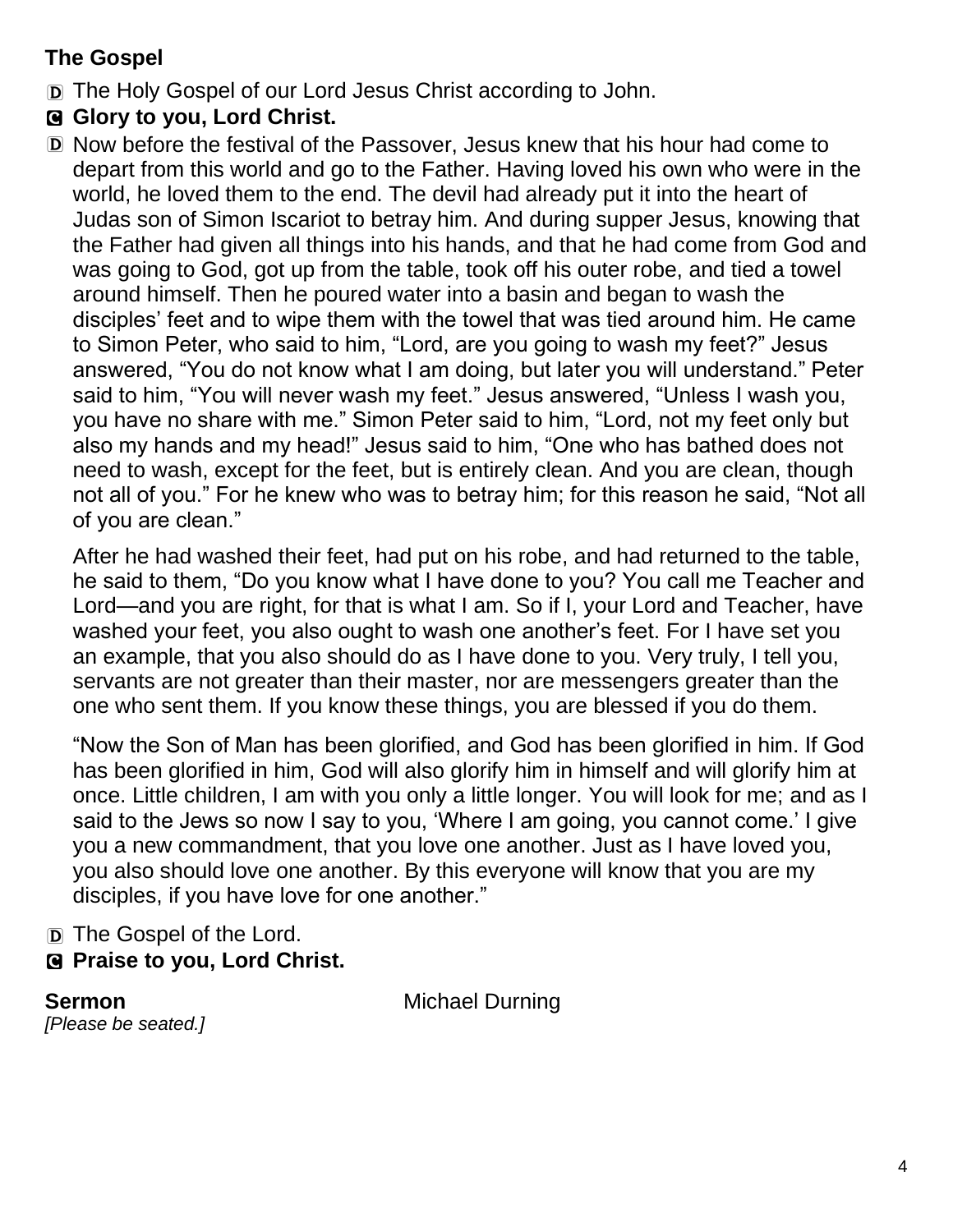### **PRAYERS OF THE PEOPLE**

*[Please stand, kneel, or sit, as you prefer.]*

- D Jesus said, "I give you a new commandment: Love one another as I have loved you." Let us pray, saying, "Lord of love, hear our prayer."
- L On the night he was betrayed, Jesus washed his disciples' feet. Strengthen us to follow daily in his way of service, humility, and care. Lord of love,

### C **Hear our prayer.**

L On this night, Jesus prayed for his disciples to be one. Unite your children throughout the world; knit us together in respect and joy. Lord of love,

### C **Hear our prayer.**

L On this night, Jesus commanded his friends to love, but was betrayed to the death. Comfort and care for all who are wounded, rejected, or lonely. Lord of love,

# C **Hear our prayer.**

L On this night, Jesus laid down his life for us. We pray for all who have died, that they may take up the new life of resurrection. Lord of love,

### C **Hear our prayer.**

- P God of the covenant, as we celebrate the beginning of the paschal feast, we come to the table of the Lord in whom we have salvation and abundant life. Renew the power of this mystery in our service to one another and to you, so that with Christ we may pass from this life to the glory of your heavenly banquet.
- C **Amen.**

### **THE CONFESSION OF SIN**

- P Let us confess our sins against God and our neighbor.
- C **Most merciful God, we confess that we have sinned against you in thought, word, and deed, by what we have done, and by what we have left undone. We have not loved you with our whole heart; we have not loved our neighbors as ourselves. We are truly sorry and we humbly repent. For the sake of your Son Jesus Christ, have mercy on us and forgive us; that we may delight in your will, and walk in your ways, to the glory of your Name. AMEN.**
- P Almighty God have mercy on you, forgive you all your sins through our Lord Jesus Christ, strengthen you in all goodness, and by the power of the Holy Spirit keep you in eternal life.
- C **Amen.**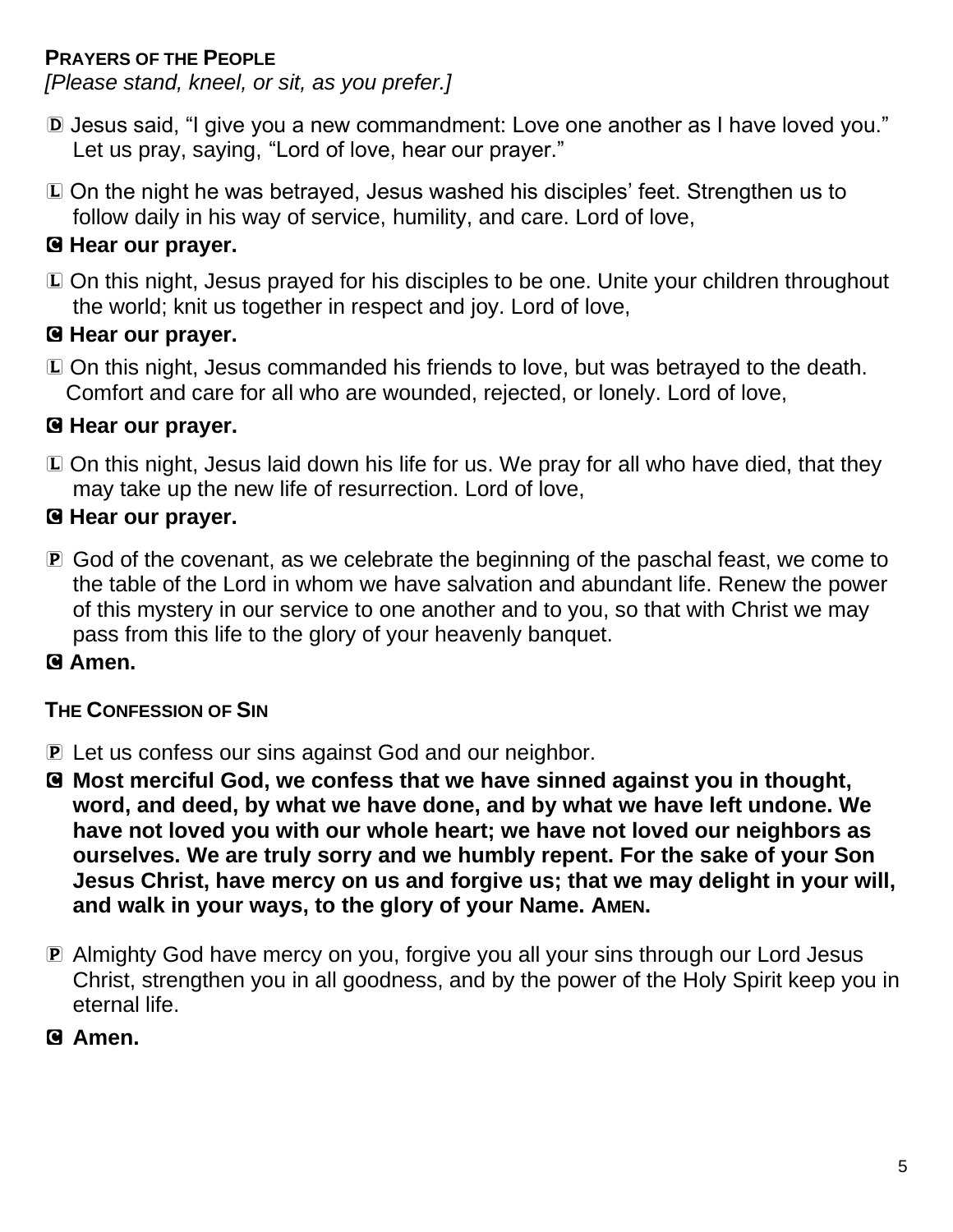#### **THE GREETING OF PEACE**

*[Please stand. During this time of social distancing, a wave or bow, accompanied by a smile and "the Peace of the Lord be with you," will do nicely.*]

- $\overline{p}$  The peace of the Lord be always with you.
- C **And also with you.**

# **THE HOLY COMMUNION**

#### **OFFERTORY SENTENCE**

D Walk in love as Christ loved us and gave himself for us, an offering and sacrifice to God.

*Please be seated. The offering plates are on stands in the front and the back of the church. If you wish, you may place an offering there.*]

#### **THE PRESENTATION OF THE ALMS**

*[Please stand]*

- D All things come of thee, O Lord.
- G And of thine own have we given thee.

**THE GREAT THANKSGIVING:** Eucharistic Prayer A

- $\mathbf{P}$  The Lord be with you.
- C **And also with you.**
- P Lift up your hearts.
- C **We lift them to the Lord.**
- P Let us give thanks to the Lord our God.
- C **It is right to give him thanks and praise.**
- P It is right, and a good and joyful thing, always and everywhere to give thanks to you, Father Almighty, Creator of heaven and earth. Through Jesus Christ our Lord. For our sins he was lifted high upon the cross, that he might draw the whole world to himself; and, by his suffering and death, he became the source of eternal salvation for all who put their trust in him. Therefore, we praise you, joining our voices with Angels and Archangels and with all the company of heaven, who for ever sing this hymn to proclaim the glory of your Name:
- A *Holy, holy, holy Lord, God of power and might, Holy, holy, holy Lord, God of power and might, heaven and earth are full, full of your glory. Hosanna in the highest. Hosanna in the highest. Blessed is he who comes in the name of the Lord. Hosanna in the highest. Hosanna in the highest.*

*[Please stand or kneel, as you choose.]*

P Holy and gracious Father: In your infinite love you made us for yourself, and, when we had fallen into sin and become subject to evil and death, you, in your mercy, sent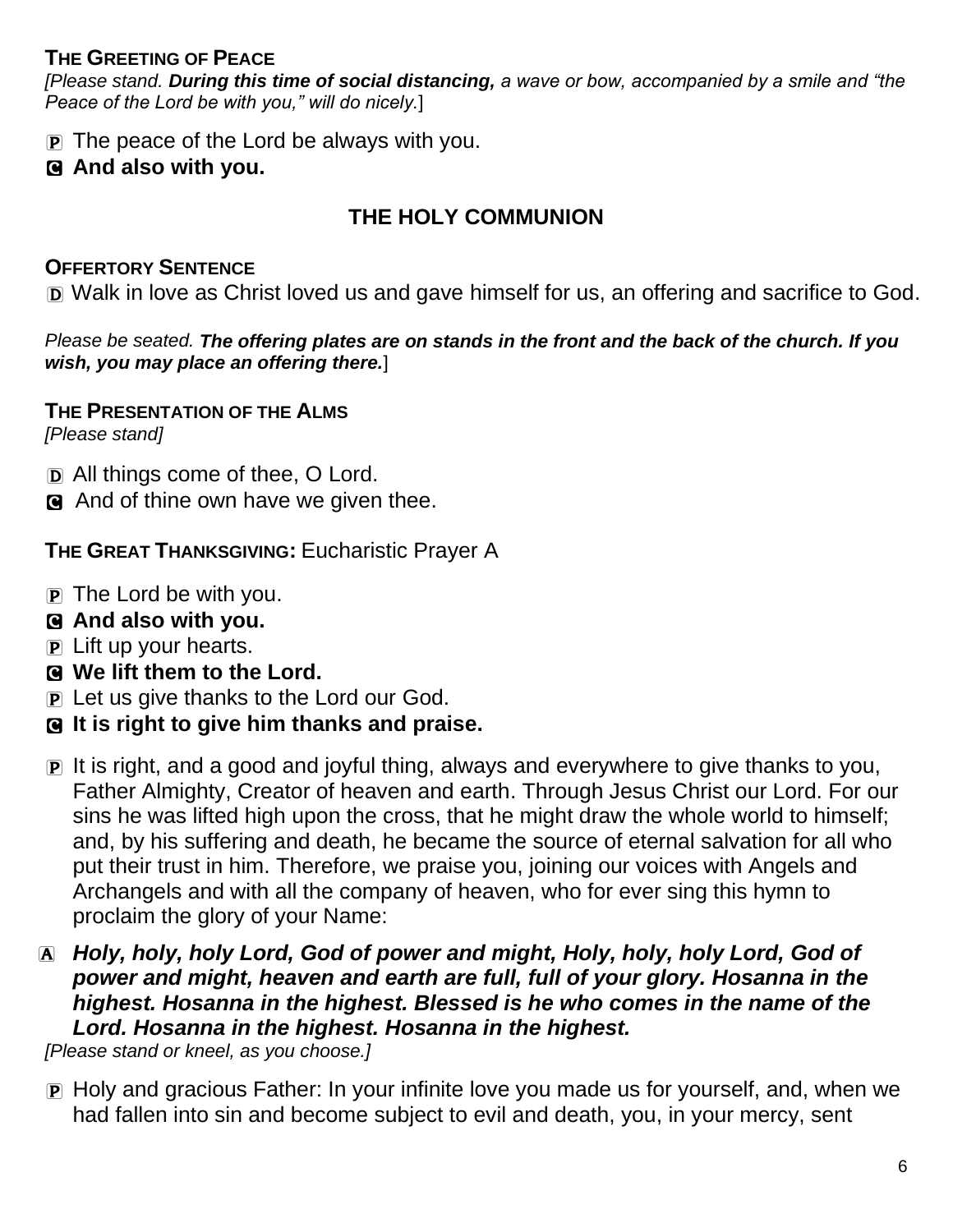Jesus Christ, your only and eternal Son, to share our human nature, to live and die as one of us, to reconcile us to you, the God and Father of all.

He stretched out his arms upon the cross, and offered himself, in obedience to your will, a perfect sacrifice for the whole world.

On the night he was handed over to suffering and death, our Lord Jesus Christ took bread; and when he had given thanks to you, he broke it, and gave it to his disciples, and said, "Take, eat: This is my Body, which is given for you. Do this for the remembrance of me."

P After supper he took the cup of wine; and when he had given thanks, he gave it to them, and said, "Drink this, all of you: This is my Blood of the new Covenant, which is shed for you and for many for the forgiveness of sins. Whenever you drink it, do this for the remembrance of me." Therefore we proclaim the mystery of faith:

# C **Christ has died. Christ is risen. Christ will come again.**

- P We celebrate the memorial of our redemption, O Father, in this sacrifice of praise and thanksgiving. Recalling his death, resurrection, and ascension, we offer you these gifts.
- P Sanctify them by your Holy Spirit to be for your people the Body and Blood of your Son, the holy food and drink of new and unending life in him. Sanctify us also that we may faithfully receive this holy Sacrament, and serve you in unity, constancy, and peace; and at the last day bring us with all your saints into the joy of your eternal kingdom.

All this we ask through your Son Jesus Christ: By him, and with him, and in him, in the unity of the Holy Spirit all honor and glory is yours, Almighty Father, now and for ever.

# **M** Amen.

### **THE LORD'S PRAYER**

- P And now as our Savior Christ has taught us, we are bold to say:
- $\text{M}$  **Our Father, who art in heaven, hallowed be thy Name, thy kingdom come, thy will be done, on earth as it is in heaven. Give us this day our daily bread. And forgive us our trespasses, as we forgive those who trespass against us. And lead us not into temptation, but deliver us from evil. For thine is the kingdom, and the power, and the glory, for ever and ever. Amen.**